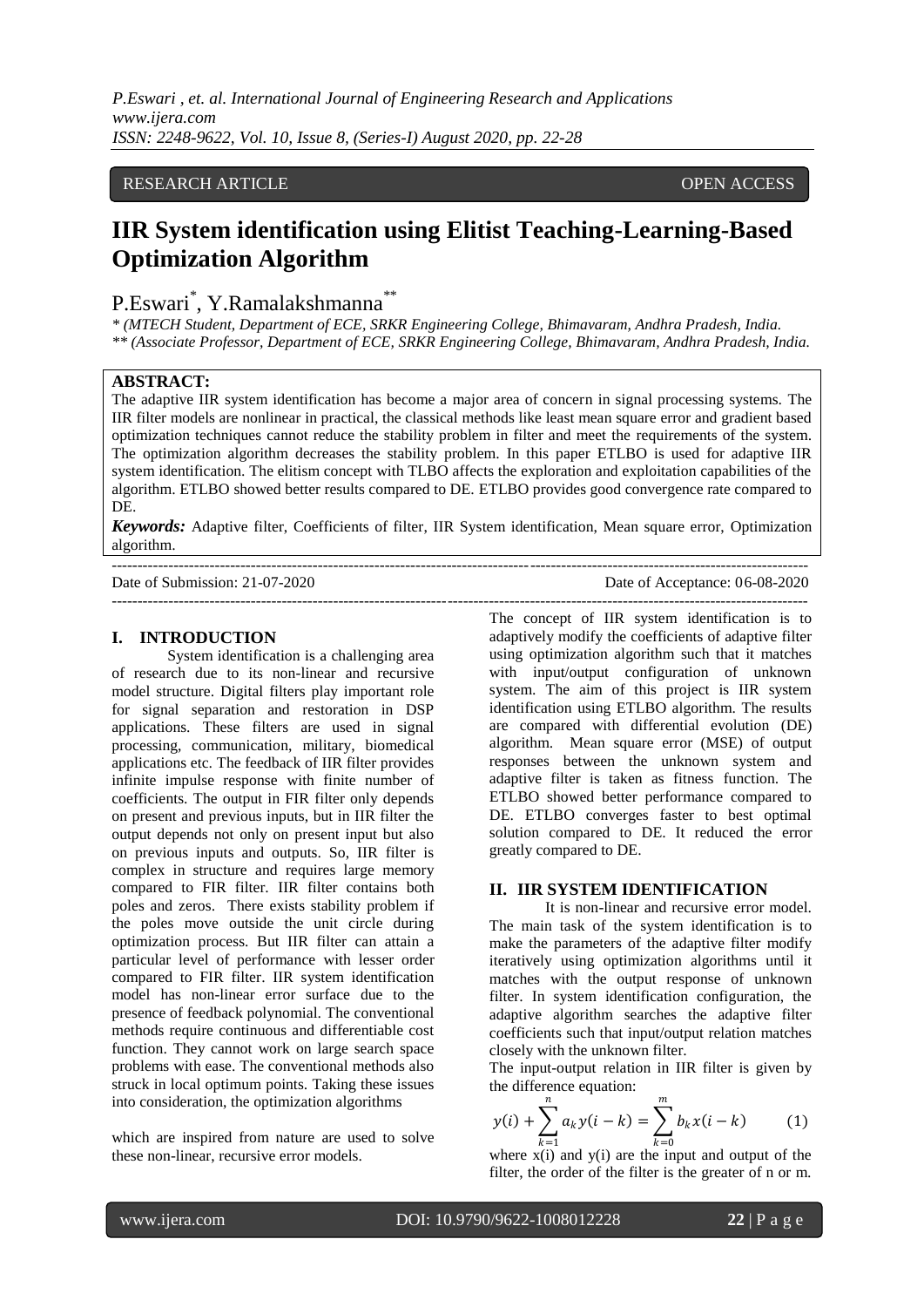The block diagram of adaptive filter for IIR system identification is shown in Fig.1.



**Fig.1.** Block diagram of adaptive filter for IIR system identification

The transfer function in z-domain of unknown plant is given by

$$
H(z) = \frac{B(z)}{A(z)} = \frac{\sum_{k=0}^{m} b_k z^{-k}}{1 + \sum_{k=1}^{n} a_k z^{-k}}
$$
(2)

 $a_k$  and  $b_k$  are the coefficients of unknown filter. B(z) represents feed-forward (numerator) polynomial and A(z) represents feedback (denominator) polynomial in z-domain. The output response of unknown IIR filter is given by

$$
y(n) = H(z)x(n)
$$
 (3)

The output of unknown plant in Fig.1 is given by  $y_0(n) = y(n) + v(n)$  (4)

The transfer function in z-domain of adaptive filter is given by

$$
H_A(z) = \frac{\hat{B}(z)}{\hat{A}(z)} = \frac{\sum_{k=0}^{m} \hat{b}_k z^{-k}}{1 + \sum_{k=1}^{n} \hat{a}_k z^{-k}}
$$
(5)

The output response of unknown IIR filter is given by

$$
\hat{y}(n) = H_A(z)x(n) \tag{6}
$$

e(n) represents the error function between the output response of unknown filter y(n) and adaptive filter  $\hat{v}(n)$ .

$$
e(n) = y_0(n) - \hat{y}(n) \tag{7}
$$

The mean square of the error (MSE) of error function is considered as fitness function. The MSE must be as low as possible.

$$
E[e(n)] = \frac{1}{N} \sum_{p=1}^{N} e(n)^2
$$
 (8)

N represents the total number of input samples. E(.) is the statistical expectation operator.

#### **III. OPTIMIZATION ALGORITHM**

## 3.1. ELITIST TEACHING-LEARNING-BASED OPTIMIZATION ALGORITHM (ETLBO)

TLBO algorithm is proposed by R.V.Rao. Unlike other population based algorithms, the performance of the TLBO depends on only common algorithm parameters like population size, length of design variables and number of iterations. The evolutionary (EA) and swarm intelligence (SI) based algorithms performance depends on both the common algorithm parameters and algorithm specific parameters. The tuning and controlling of algorithm specific parameters is complex, time consuming and affects the exploration and exploitation capabilities of the algorithm. The crossover and mutation probabilities in GA, inertial weights, acceleration rate in PSO, scaling factor in DE etc, represents the algorithm specific parameters. The performance of the algorithm depends on the proper selection of algorithm specific parameters.

The improper selection results in excessive computational strain or local optimum convergence. Compared to population based algorithm, TLBO is simple, fast, easy to implement and powerful. TLBO is algorithm specific parameter less algorithm.

TLBO is inspired by teaching-learning process in a class. It is built on the concept how the learners improve their knowledge from teacher and other learners who have better knowledge than them. The teacher is the most knowledgeable person among the learners. The total number of learners denotes the population size; the number of subjects of the learner represented the design variable ain optimization algorithm. The working process is done in two phases: 1. Teacher phase, 2. Learner phase.

## Teacher phase:

In this phase the learners improve their knowledge with the help of interaction with teacher. The teacher shares his/her views in order to improve the overall success rate of the learners. The teacher tries to improve the mean of the team of learners in each subject his/her they teach. The best solution among the learner solutions is considered as teacher solution. The difference between the existing mean of the learners in each subject and teacher solution is given by,

Differencemean =  $rand * (X_{best} - T_f X_{mean})$  (9)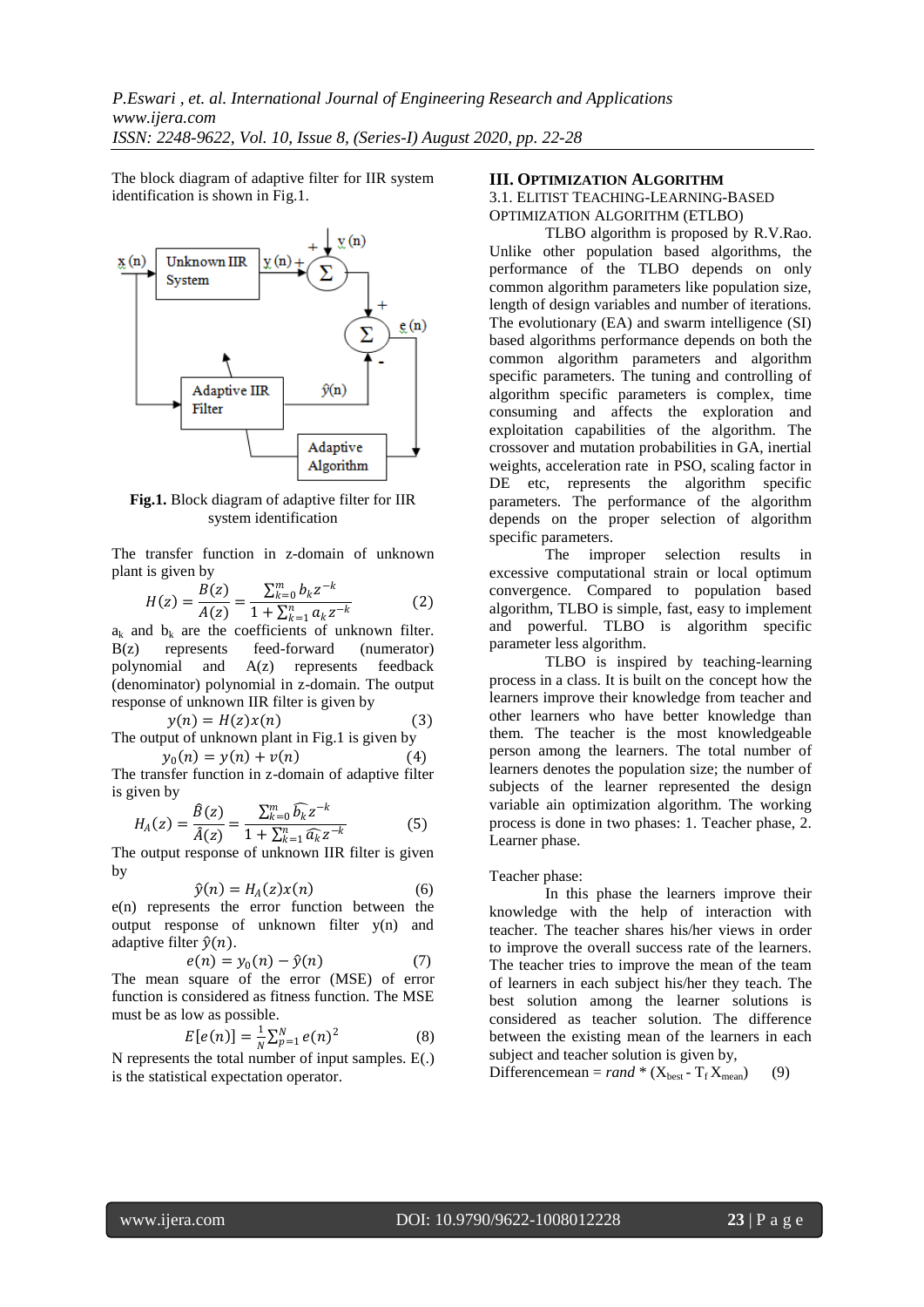$X_{\text{mean}}$  represents the mean result of learners in all the subjects.  $T_f$  is the teaching factor. The value of  $T_f$  will be 1 or 2 based on rounding up criteria given.

*rand* is a value between [0, 1].

 $T_f$  = round  $[1 + (rand(0, 1) * (2-1))]$  (10) The existing solution is updated in teacher phase as,

$$
X_{new} = X_{old} + Differencemean
$$
 (11)

The updated  $X_{\text{new}}$  is accepted only if fitness of  $X_{\text{new}}$ is better than  $X_{old}$ . The accepted solution in teacher phase becomes the input to learner phase. Learner Phase:

The learner also improves his/her knowledge from the interaction with other learners who have more knowledge than them. Randomly select two learners  $X_a$  and  $X_b$ .

IF (fitness $(X_a)$ ) fitness $(X_b)$ )

$$
X_{new} = X_{old} + r2 (X_a - X_b)
$$
 (12)

ELSE

$$
X_{new} = X_{old} + r2 (X_b - X_a)
$$
 (13)

The  $X_{\text{new}}$  is accepted only if it has better fitness than  $X_{old}$ . r2 is a random number between [0, 1]. The updated  $X_{\text{new}}$  in learner phase is accepted only if fitness of  $X_{new}$  is better than  $X_{old}$ . The process continues until the termination criterion is met.

The elitism concept is included in TLBO to further improve the convergence towards optimal solution. Firstly the best solutions are stored as elite solutions. The worst solutions in the present iteration are replaced with best solutions of the previous iteration.

## 3.2. DIFFERENTIAL EVOLUTION (DE)

DE is a stochastic population based algorithm used to solve non-linear and nondifferentiable problems. DE consists of three important concepts: mutation, crossover and selection. Firstly the population is initialized with N population size and with length of design variable as P. These are called target vectors (X). In mutation process, randomly three distinct vectors are selected. The donor vector is generated by adding the weighted difference of the two vectors to the third vector.

Let  $X_{r1}$ ,  $X_{r2}$ ,  $X_{r3}$  are three distant random vectors. 'v' represents the donor vector generated. The scaling factor F value is between 0 and 1.

$$
v = X_{r1} + F^*(X_{r2} - X_{r3}), r1 \neq r2 \neq r3 \tag{14}
$$

In crossover process, the selection is done between the target vector and donor vector and trail vector is generated.

$$
u_q = v_q, if((rand \le CR) || (j == q)), q = 1, 2, \dots, P
$$
  
\n
$$
u_q = X_q, if((rand \ge CR) || (j \ne q))
$$
\n(15)

'j' denotes random integer value between 1 and P. CR is the crossover rate and it is between 0 and 1.

In selection process, the produced trial vector is considered only if the fitness function of trial vector is greater than fitness function of target vector.

This process continues until the termination criterion is met. There are several types of DE; DE rand/1/bin scheme is used in this algorithm. The algorithm specific parameters of DE are scaling factor, crossover rate. The tuning of these parameters plays an important role in convergence of algorithm.



**Fig2.** Flowchart of DE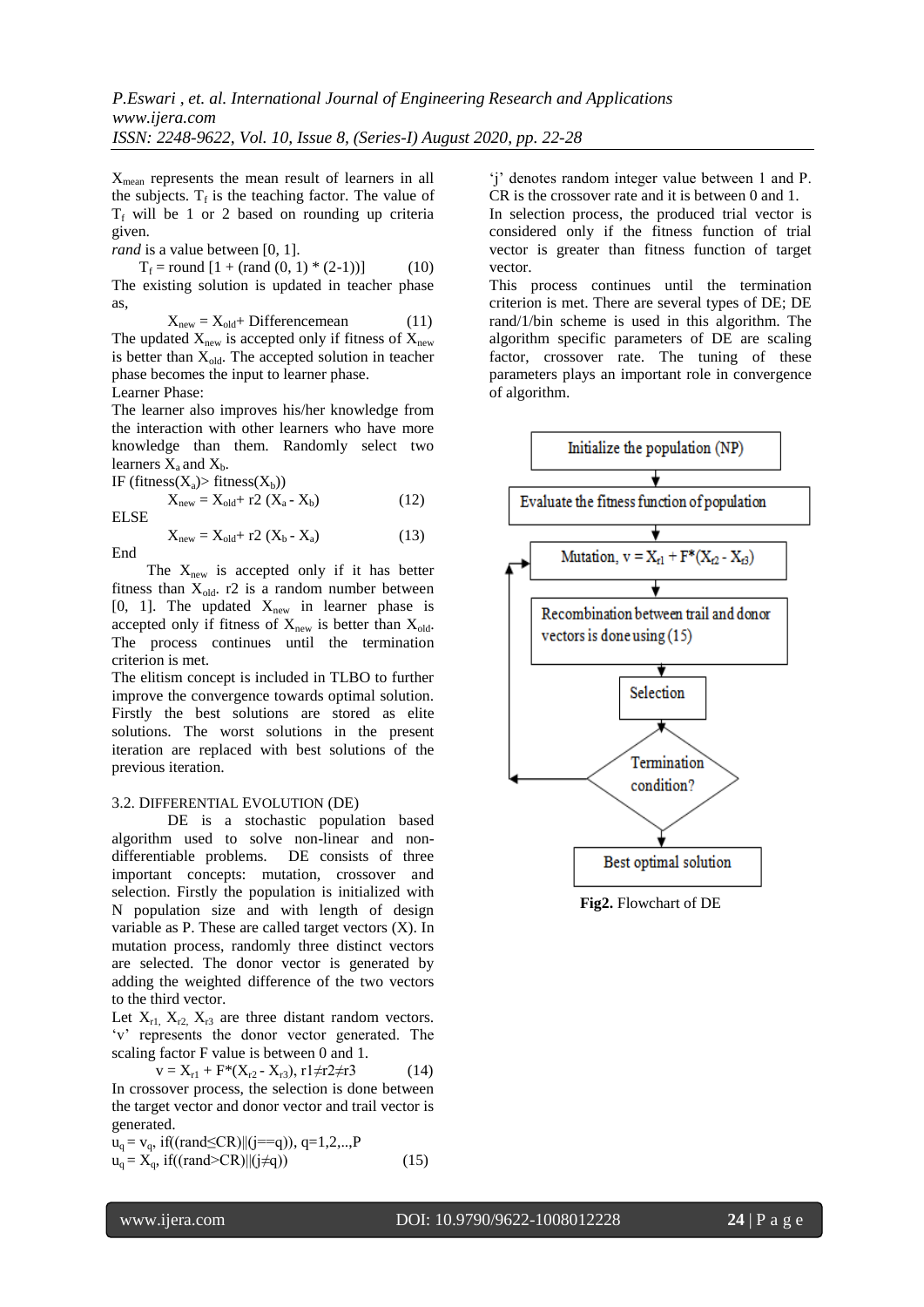*P.Eswari , et. al. International Journal of Engineering Research and Applications www.ijera.com ISSN: 2248-9622, Vol. 10, Issue 8, (Series-I) August 2020, pp. 22-28*



#### **IV. RESULTS**

In this paper, IIR system identification is done using ETLBO and DE. The results are simulated using MATLAB 2018. The simulated results are used to find the performance of the algorithms in identifying the system. The random signal between [-1, 1] is given as input. The additive noise is a random noise signal.

Common algorithm parameters: Number of iterations = 150

Population size  $= 25$ 

The length of the design variables depends on order of filter and its coefficients.

ETLBO works on only common algorithm parameters. It is algorithm-specific parameter less algorithm.

Algorithm specific parameters of DE:

Scaling factor,  $F = 0.5$ 

Crossover rate,  $CR = 0.9$ 

The tuning of these parameters plays an important role in convergence of the algorithm.

## **Fig3.** Flowchart of ETLBO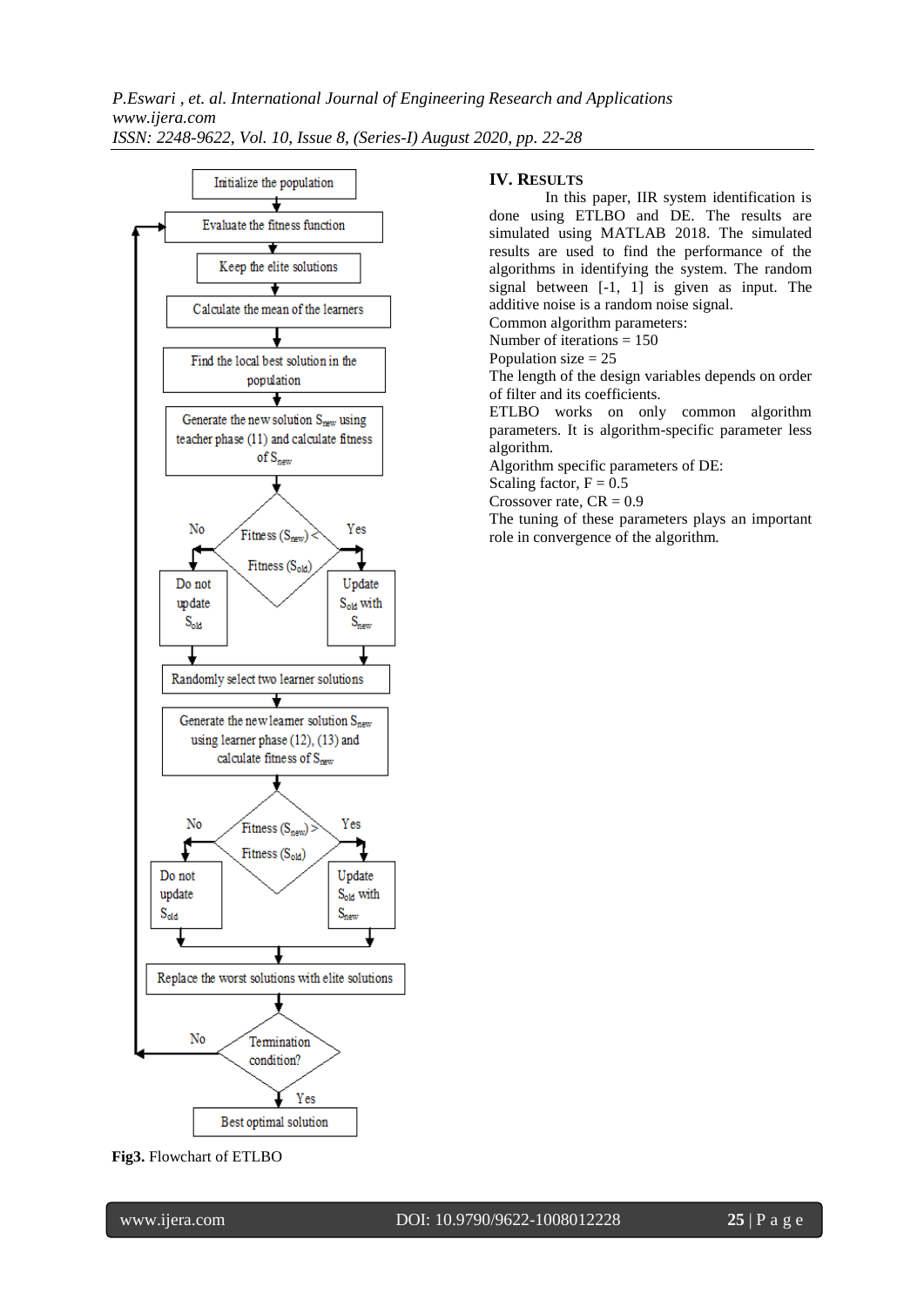|                                                                                                        | <b>ETLBO</b>   |           |           |        |                     |                     | DE     |           |           |        |            |  |
|--------------------------------------------------------------------------------------------------------|----------------|-----------|-----------|--------|---------------------|---------------------|--------|-----------|-----------|--------|------------|--|
|                                                                                                        | a1             | a2        | b1        | b2     | <b>MSE</b>          |                     | a1     | a2        | b1        | b2     | <b>MSE</b> |  |
| Run1                                                                                                   | 1.2500         | $-0.2500$ | $-0.3000$ | 0.4000 | 3.1342e-26          |                     | 1.2500 | $-0.2499$ | $-0.3000$ | 0.4000 | 3.4660e-09 |  |
| Run2                                                                                                   | 1.2500         | $-0.2500$ | $-0.3000$ | 0.4000 | 9.3872e-28          |                     | 1.2491 | $-0.2480$ | $-0.2985$ | 0.3983 | 2.8080e-06 |  |
| Run3                                                                                                   | 1.2500         | $-0.2500$ | $-0.3000$ | 0.4000 | 5.8780e-30          |                     | 1.2501 | $-0.2501$ | $-0.3000$ | 0.4001 | 4.0278e-09 |  |
| Run4                                                                                                   | 1.2500         | $-0.2500$ | $-0.3000$ | 0.4000 | 6.3736e-26          |                     | 1.2500 | $-0.2500$ | $-0.3000$ | 0.4000 | 1.1712e-13 |  |
| Run5                                                                                                   | 1.2500         | $-0.2500$ | $-0.3000$ | 0.4000 | 2.0303e-25          |                     | 1.2508 | $-0.2512$ | $-0.3012$ | 0.4018 | 5.1353e-06 |  |
| Table-2: Optimized coefficients and MSE obtained using ETLBO and DE (3 <sup>rd</sup> order IIR system) |                |           |           |        |                     |                     |        |           |           |        |            |  |
| ETLBO:                                                                                                 | a0             |           | a1        |        | a2                  | b1                  |        | b2        |           |        | <b>MSE</b> |  |
| Run1                                                                                                   | $-0.2000$      |           | $-0.4000$ |        | 0.5000              | $-0.6000$           |        | 0.2500    | $-0.2000$ |        | 8.0917e-11 |  |
| Run2                                                                                                   | $-0.2000$      |           | $-0.4000$ |        | 0.5000              | $-0.6000$           |        | 0.2500    | $-0.2000$ |        | 1.3446e-11 |  |
| Run3                                                                                                   | $-0.2002$      |           | $-0.4005$ |        | 0.4986              | $-0.5976$           |        | 0.2510    | $-0.1994$ |        | 3.2494e-07 |  |
| Run4                                                                                                   | $-0.2000$      |           | $-0.4000$ |        | 0.5000              | $-0.6000$           |        | 0.2500    | $-0.2000$ |        | 6.9685e-11 |  |
| Run5                                                                                                   | $-0.2000$      |           | $-0.4000$ |        | 0.5000              | $-0.6000$<br>0.2500 |        |           | 0.2000    |        | 2.4595e-11 |  |
| DE:                                                                                                    | a <sub>0</sub> |           | a1        |        | a2                  | b1                  |        | b2        | b3        |        | <b>MSE</b> |  |
| Run1                                                                                                   | $-0.2029$      |           | $-0.3994$ |        | 0.4918              | $-0.5889$           |        | 0.2649    | $-0.1964$ |        | 7.3745e-05 |  |
| Run2                                                                                                   | $-0.1988$      |           | $-0.3972$ |        | 0.5062              | $-0.6091$           |        | 0.2460    | $-0.2045$ |        | 6.0598e-06 |  |
| Run3                                                                                                   | $-0.2002$      |           | $-0.3991$ |        | 0.5038              | $-0.6031$           |        | 0.2467    | $-0.1999$ |        | 6.6506e-06 |  |
| Run4                                                                                                   | $-0.2011$      |           | $-0.3999$ |        | 0.4966              | $-0.5964$           |        | 0.2518    | $-0.1962$ |        | 7.6854e-06 |  |
| Run5                                                                                                   | $-0.1994$      |           | $-0.3982$ |        | $-0.5977$<br>0.4998 |                     |        | 0.2484    | $-0.2007$ |        | 1.6171e-05 |  |
| Table-3: Optimized coefficients and MSE obtained using ETLBO and DE (4 <sup>th</sup> order IIR system) |                |           |           |        |                     |                     |        |           |           |        |            |  |
| ETLBO:                                                                                                 | a <sub>0</sub> |           | a1        | a2     | a3                  | b1                  |        | b2        | b3        | b4     | <b>MSE</b> |  |
| Run1                                                                                                   |                | 0.9997    | $-0.8959$ | 0.8107 | $-0.7259$           | 0.0435              |        | 0.2805    | $-0.2076$ | 0.1415 | 1.1227e-05 |  |
| Run2                                                                                                   |                | 0.9999    | $-0.9000$ | 0.8098 | $-0.7288$           | 0.0401              |        | 0.2775    | $-0.2100$ | 0.1401 | 3.8911e-08 |  |
| Run3                                                                                                   |                | 1.0000    | $-0.9003$ | 0.8099 | $-0.7309$           | 0.0401              |        | 0.2774    | $-0.2115$ | 0.1381 | 8.9245e-06 |  |
| Run4                                                                                                   |                | 1.0000    | $-0.9112$ | 0.8200 | $-0.7349$           | 0.0316              |        | 0.2796    | $-0.2071$ | 0.1393 | 7.6056e-05 |  |
| Run5                                                                                                   |                | 0.9999    | $-0.8999$ | 0.8101 | $-0.7289$           | 0.0401              |        | 0.2777    | $-0.2099$ | 0.1401 | 9.7689e-08 |  |
| DE:                                                                                                    | a <sub>0</sub> | a1        |           | a2     | a3                  | b1                  | b2     |           | b3        | b4     | <b>MSE</b> |  |
| Run1                                                                                                   | 0.9991         |           | $-0.8892$ | 0.7973 | $-0.7208$           | 0.0487              |        | 0.2745    | $-0.2127$ | 0.1406 | 1.8208e-04 |  |

Run2 0.9996 -0.9014 0.8235 -0.7289 0.0366 0.2844 -0.2033 0.1406 1.1360e-04 Run3 1.0000 -0.9000 0.8076 -0.7292 0.0406 0.2800 -0.2072 0.1428 5.0839e-05 Run4 0.9997 -0.8983 0.8264 -0.7472 0.0470 0.2962 -0.2093 0.1358 3.1541e-04 Run5 0.9885 -0.8841 0.7803 -0.7088 0.0526 0.2655 -0.2117 0.1403 7.8744e-04

Table-1: Optimized coefficients and MSE obtained using ETLBO and DE (2<sup>nd</sup> order IIR system)

4.1. Example 1:

A second order IIR system is considered from [3] with the transfer function as shown in  $(16)$  $1.25 - 1$ 

$$
H_2(z) = \frac{1.25z^{-1} - 0.25z^{-2}}{1 - 0.3z^{-1} + 0.4z^{-2}}
$$
 (16)

This second order plant is modelled using second order IIR filter  $H_{a2}(z)$ . The transfer function of  $H<sub>a2</sub>(z)$  is assumed as,

$$
H_{a2}(z) = \frac{a_1 z^{-1} + a_2 z^{-2}}{1 + b_1 z^{-1} + b_2 z^{-2}}
$$
 (17)

 $a_1$ ,  $a_2$ ,  $b_1$  and  $b_2$  are numerator and denominator coefficients of (17). Table-1 shows the quantitative analysis of coefficients and MSE. From the table it is evident that ETLBO reduced MSE greatly compared with DE. In  $[3]$ , for  $2<sup>nd</sup>$  order plant PSOCFIWA provided least MSE of 3.9548e-16 in 400 iterations but whereas in this paper ETLBO provided very least MSE of 5.8780e-30 for the same plant in just 150 iterations only. Considering all the outputs, it is clear that ETLBO provides very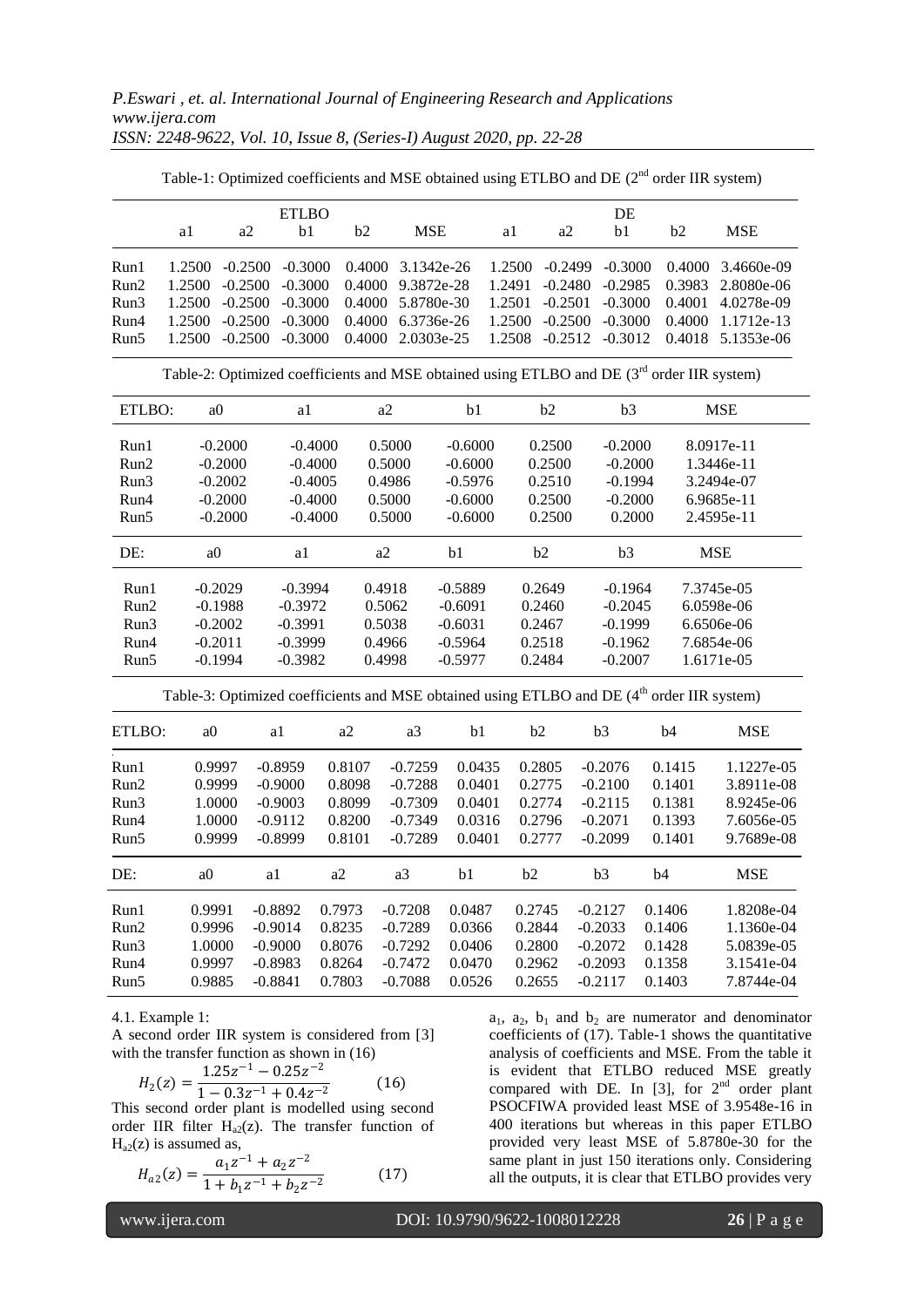least MSE and better convergence than PSO, RGA, DE and PSOCFIWA.



**Fig.4.** Convergence plot of example-1 modelled using 2<sup>nd</sup> order IIR filter

4.2. Example 2:

A transfer function of the system  $3<sup>rd</sup>$  order system from [4] is as shown in (18)

$$
H_2(z)
$$
  
= 
$$
\frac{-0.2 - 0.4z^{-1} + 0.5z^{-2}}{1 - 0.6z^{-1} + 0.25z^{-2} - 0.2z^{-3}}
$$
 (18)

This third order plant is modelled using third order IIR filter  $H_{a3}(z)$ . The transfer function of  $H_{a3}(z)$  is assumed as,

$$
H_{a3}(z)
$$
  
= 
$$
\frac{a_0 + a_1 z^{-1} + a_2 z^{-2}}{1 + b_1 z^{-1} + b_2 z^{-2} + b_3 z^{-3}}
$$
 (19)

 $a_0$ ,  $a_1$ ,  $a_2$ ,  $b_1$ ,  $b_2$  and  $b_3$  are numerator and denominator coefficients of (19). Table-2 shows the quantitative analysis of coefficients and MSE for third order plant. ETLBO greatly reduced the mean square error compared with DE. In [4], CSO gives least MSE of  $1.22363*10^{-5}$  in 200 iterations for 3rd plant, for the same plant ETLBO provided a MSE of  $1.3446*10^{-11}$  in just 150 iterations. It is evident that ETLBO converges faster and shows better performance in identification of system when compared to CSO, PSO and GA also.



**Fig.5.** Convergence plot of example-2 modelled using  $3<sup>rd</sup>$  order IIR filter

4.3. Example 3:

A  $4<sup>th</sup>$  order system transfer function from [4] is as shown in (20)

$$
H_4(z)
$$

$$
=\frac{1-0.9z^{-1}+0.81z^{-2}-0.729z^{-3}}{1+0.04z^{-1}+0.2775z^{-2}-0.2101z^{-3}+0.14z^{-4}}
$$
  
(20)

It is modelled using fourth order IIR filter  $H_{ad}(z)$ . The transfer function of  $H<sub>ad</sub>(z)$  is assumed as,

$$
H_{a4}(z) =
$$
  
= 
$$
\frac{a_0 + a_1 z^{-1} + a_2 z^{-2} + a_3 z^{-3}}{1 + b_1 z^{-1} + b_2 z^{-2} + b_3 z^{-3} + b_4 z^{-4}}
$$
 (21)

 $a_0$ ,  $a_1$ ,  $a_2$ ,  $a_3$ ,  $b_1$ ,  $b_2$ ,  $b_3$  and  $b_4$  represent numerator and denominator coefficients of (21). Table-3 shows the optimized coefficients and MSE results of 4<sup>th</sup> order plant. ETLBO reduced MSE compared to DE. It almost matched all the coefficients of filter with unknown plant coefficients exactly. In [4], CSO gives least MSE of 1.39082\*10<sup>-5</sup> in 200 iterations for  $4<sup>th</sup>$  order plant, for the same plant ETLBO provided a MSE of 3.8911\*10<sup>-8</sup> in just 150 iterations. It is obvious that ETLBO provides least MSE and converges faster than CSO, PSO and GA.



**Fig.6.** Convergence plot of example-3 modelled using  $4<sup>th</sup>$  order IIR filter

#### **V. CONCLUSION**

In this paper, IIR system identification is done using ETLBO Algorithm. The results are compared with evolutionary algorithm, DE. The MATLAB is used for simulation of the results. A few benchmark transfer functions in [3], [4] are optimized using ETLBO and DE. From the results, it is clear that ETLBO provided least MSE in all second, third and fourth order systems. ETLBO algorithm showed good performance in matching the coefficients of the adaptive filter with unknown system. It performed system identification in less number of iterations when compared with CSO, PSO, RGA, PSOCFIWA and GA. ETLBO converges to the best optimal solution faster than DE. It does not require any algorithm specific parameter unlike DE.

#### **REFERENCES**

[1] R. Singh, H. K. Verma, Teaching–learningbased Optimization Algorithm for Parameter Identification in the Design of IIR Filters, *J.*